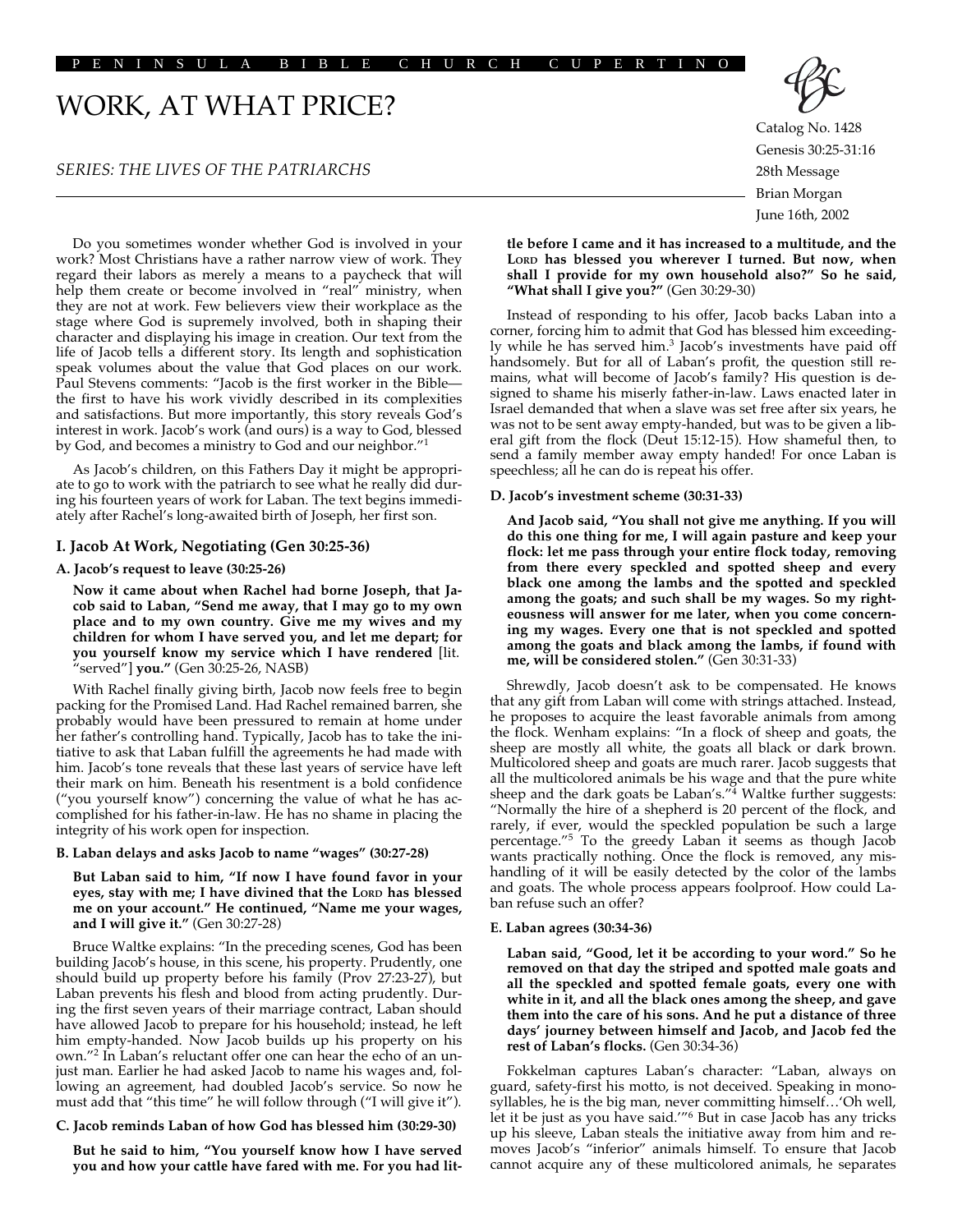them from Jacob by three days distance, placing them under the protective care of his own sons. Little does Laban know that his mistrust will work to Jacob's advantage. Now that Laban is well out of sight, his son-in-law can launch his experiments in selective breeding and genetic engineering, without fear of detection.

What follows is as fascinating as it is humorous.

## **II. Jacob's Creative Breeding Techniques (Gen 30:37-43)**

## **A. Jacob's "white" magic (30:37-38)**

**Then Jacob took fresh rods of poplar** [*libneh*] **and almond and plane trees, and peeled white** [*lebonot*] **stripes in them, exposing the white** [*laban*] **which was in the rods. He set the rods which he had peeled in front of the flocks in the gutters, even in the watering troughs, where the flocks came to drink; and they mated when they came to drink.** (Gen 30:37- 38)

Jacob strips the bark off three different types of trees, exposing the "white" (*laban*) stripes underneath, and places the rods in the gutters of the watering stations while the animals are in heat. He is betting that these "watery" visions of white stripes will affect the outcome of the breeding process. That the coloring of the lambs and kids should be determined by what their parents see during copulation seems absurd to modern ears. "Sarna says that these three trees, which have toxic substances used medicinally in the ancient world, may have 'had the effect of hastening the onset of the estrus cycle and so heightened [the animal's] readiness to copulate.'"7

Though the "scientific" process seems strange, Jacob's motive is clear. The narrator leaves no uncertainty as to his method. Three times in verse 37 he uses Laban's name, which means "white," as a play on words ("poplar" = *libneh*). The term "exposing" the white comes from the verbal root (*chasaph*), which is often used by the prophets to emphasize the shame involved after God's judgment "exposes" sin. So, as Fokkelman suggests, Jacob is using "white magic"8 on Laban ("Mr. White") just as he used the "red" stew to manipulate his "red" brother.

Will he be successful in his manipulations?

#### **B. Implementation of the plan (30:39-42)**

**So the flocks mated by the rods, and the flocks brought forth striped, speckled, and spotted. Jacob separated the lambs, and made the flocks face toward the striped and all the black in the flock of Laban; and he put his own herds apart, and did not put them with Laban's flock. Moreover, whenever the stronger of the flock were mating, Jacob would place the rods in the sight of the flock in the gutters, so that they might mate by the rods; but when the flock was feeble, he did not put them in; so the feebler were Laban's and the stronger Jacob's.** (Gen 30:39-42)

Jacob's plan is surprisingly successful, so much so that he seeks to achieve the same results by having the sheep face the flocks of speckled goats during mating. If his first principle seems like mere superstition, the second, governing the breeding process, is better documented: "namely, that strong animals are liable to produce sturdy offspring and vice versa. Sarna suggests that the production of the multicolored sheep and goats may also be scientifically explicable. The vigorous animals were hybrids, whose recessive coloring genes emerged when they bred together."9 Fokkelman concludes: "With his great experience and clever breeding-methods, with his 'white magic,' Jacob sees to it that with the strong animals all the young that are born have 'white on them' (*laban bo,* 30:29)."10

Imagine Jacob's delight at giving Laban a taste of his own medicine! Laban gave Jacob "two wives: one beautiful and one with 'weak eyes.' He did not want the weak-eyed one."11 So now Jacob enriches himself with only the strong and beautiful flock, while he sends all the weaker ones home to his father-in-law. This is not the first time Jacob has participated in a plan of deception using goats (27:16). By now he is becoming an expert in his field.

## **C. Jacob cashes in on his investments (30:43)**

## **So the man became exceedingly prosperous, and had large flocks and female and male servants and camels and donkeys.** (Gen 30:43)

The narrator paints Jacob's success in superlative terms, reflecting God's promise at Bethel to be with him. (The verb *paratz*, translated "prosperous," carries the idea of "breaking out with force," and was used to describe Jacob's seed, in 28:14.) So successful is Jacob it appears he is able to cash in a portion of his "stock options" and purchase a small convoy to make his trip home! He arrived in Haran a naked fugitive; he will depart like royalty. The description is reminiscent of the wealth that Abraham's servant brought when he came to Haran (24:10).

If we are wondering how could God bless Jacob's "magic" manipulations, and where is God to be found in this fierce contest between manipulators, the narrator keep us in suspense until the final scene. Not until Jacob speaks with Rachel and Leah about the necessity to leave will he reveal that there was much more going on under the surface. Now we discover how God was involved in Jacob's work.

#### **III. Caution, God At Work! (Gen 31:1-16)**

#### **A. Time to leave (31:1-3)**

**Now Jacob heard the words of Laban's sons, saying, "Jacob has taken away all that was our father's, and from what belonged to our father he has made all this wealth." Jacob saw the attitude of Laban, and behold, it was not friendly toward him as formerly. Then the LORD said to Jacob, "Return to the land of your fathers and to your relatives, and I will be with you."** (Gen 31:1-3)

The necessity for a quick departure is impressed on Jacob from what he hears from Laban's sons, what he sees from Laban's face, and finally, what he hears from God. Laban's sons are filled with jealousy as they observe Jacob prosper at what they feel is their father's expense. In essence, they accuse Jacob of stealing their inheritance. This unwelcome atmosphere is intensified by just one look on Laban's face. If any residue of doubt remains with Jacob that it is finally time to return to the land of promise, God himself gives a direct word that the moment is at hand. With no time to lose, Jacob summons Rachel and Leah to a secluded location in the field, where their conversation cannot be overheard.

### **B. More of Laban's treachery (31:4-13)**

**So Jacob sent and called Rachel and Leah to his flock in the field, and said to them, "I see your father's attitude, that it is not friendly toward me as formerly, but the God of my father has been with me. You know that I have served your father with all my strength. Yet your father has cheated me and changed my wages ten times; however, God did not allow him to hurt me. If he spoke thus, 'The speckled shall be your wages,' then all the flock brought forth speckled; and if he spoke thus, 'The striped shall be your wages,' then all the flock brought forth striped. Thus God has taken away your father's livestock and given them to me."** (Gen 31:4-9)

As Jacob presses his wives with the case for his integrity toward Laban, we learn that a lot more conflict was present during Jacob's breeding of the flock than was obvious at first reading. As Jacob proved successful in producing multicolored animals, and Laban watched in horror as the young of the strong animals kept going over to Jacob's property, the father-in-law changed the terms of the contract. If the flock came forth speckled, Laban allowed Jacob to keep only the striped. If the flock produced striped, Laban would follow suit by changing his "wages" back to the speckled. So no matter how successful Jacob's engineering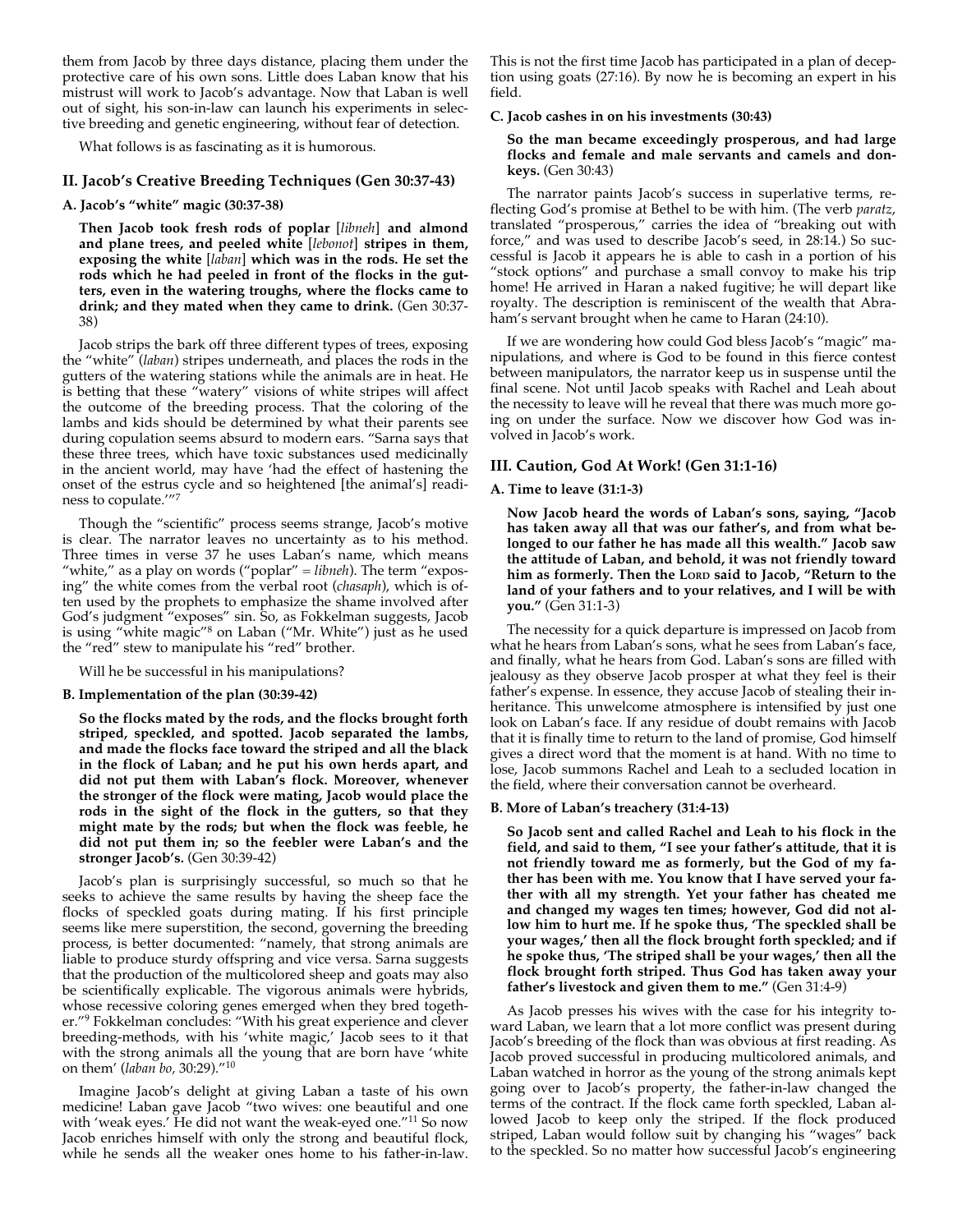feats, his CEO always had another card in hand to determine his wages—after the fact. This scenario is akin to a sales manager cutting a salesman's territory in two and then changing the man's sales district after each quarter, based on the period that had produced the least earnings. Just as in the case of Jacob's marriages and children, God's promise of his presence to bless does not imply an absence of conflict. But though Laban imagined that he could always play the final card, God holds the trump card.

## **C. A revelatory dream (31:10-13)**

**"And it came about at the time when the flock were mating that I lifted up my eyes and saw in a dream, and behold, the male goats which were mating were striped, speckled, and mottled. Then the angel of God said to me in the dream, 'Jacob,' and I said, 'Here I am.' He said, 'Lift up now your eyes and see that all the male goats which are mating are striped, speckled, and mottled; for I have seen all that Laban has been doing to you. 'I am the God of Bethel, where you anointed a pillar, where you made a vow to Me; now arise, leave this land, and return to the land of your birth.'"** (Gen 31:10-13)

Now we learn that after Laban decided to change the original contract, God gave Jacob<sup>12</sup> a dream to show him how he had intervened after his father-in-law began exploiting the situation. No matter how many times Laban attempted to change Jacob's wages, God would have the flock produce what Laban decreed those wages would be. So now we discover that Jacob's success had far more to do with the sovereign God blessing him than his own manipulative and magical mating techniques.

The story reads almost like a divine joke on all parties. To Laban, the one who always changes his word, the ethical God gives what he deserves. Each time Laban's word changes, so does "fate." How frustrating this must have been to someone who had to be in control. For Jacob the manipulator, his best efforts, which appeared fruitful, were outdone by a Laban whom he could not control. Jacob's success was due to the grace of God alone. Two manipulative men met their match in one another as each defeated the other at his own game. It is only afterwards that God plays the trump card of justice and grace.

Jacob's reflection is a big moment of faith for him as he gives glory to God for what God has done. It is also a display of taking spiritual leadership in his home, where in the last scene he had been totally passive.

### **D. Rachel and Leah consent to leave with Jacob (31:14-16)**

**Rachel and Leah said to him, "Do we still have any portion or inheritance in our father's house? Are we not reckoned by him as foreigners? For he has sold us, and has also entirely consumed our purchase price. Surely all the wealth which God has taken away from our father belongs to us and our children; now then, do whatever God has said to you."** (Gen 31:14-16)

Just as Rebekah was given the option to leave home for the land of faith, so the same question is posed to Jacob's wives. He cannot take them without their consent. Their answer, however, indicates their motive is more one of escaping an oppressive father than looking forward by faith to the new land of promise. Laban is such a bad father, his daughters feel totally estranged from him. They are nameless foreigners to him. Worse still, even foreigners receive hospitality, but these daughters were sold for profit, and now, twenty years later, there is nothing left of their dowry. Laban has utterly consumed fourteen years of salary that Jacob has worked for, spending all of it on himself. Waltke explains: "Legally, the consummating sum given in marriage was to be transferred at least in part to the daughters."13 These women are all too happy to leave. They regard Jacob's success as the work of God, justly restoring what was rightfully theirs.

This completes Jacob's twenty-year sojourn in Haran. Why does God give us such a long and detailed look at Jacob's work? I believe that work is the main stage where, as sons of Abraham, we are to be a blessing to everyone around us, both in the work of creation and redemption. Paul Stevens identifies three different phases of Jacob's career in Haran: "slave work," "love work," and "faith work."14 These provide a helpful framework for how we ought to view our life's work.

## **IV. Working With God For God**

#### **A. "Slave" Work—God working in you**

Upon arriving in Haran, Jacob had no income or assets to speak of. All he could offer was his service in return for the hospitality shown him by Laban. Over the first month Jacob performed the tasks of a household servant, doing anything Laban put before him. Our first work experiences usually come under this category of "slave" work. Opportunity is limited for the young. The pay is inadequate, the work tedious and monotonous. Jacob's second term of service to pay off his debt to Laban falls under this category. If you are in debt, you must simply give yourself to hard work, even to the point of exhaustion, because you are in fact a "slave" and belong to someone else. You are not free until the debt is paid.

Where is God to be found in "slave" work? He is working in you! Seven years and one month of "slave" work did remarkable things for Jacob. In that period a tent-dwelling mother's boy became a man of the field, like his brother Esau. Jacob learned how to tend and care for flocks and herds—and all about their mating habits. As he is forced to enter a new world, he is learning to imitate the kind of work that God does.

Working for an oppressive employer also served Jacob well. In these later years, working for Laban provided him with many valuable skills, the greatest of which was learning how to negotiate a contract in an unfriendly world. Working in an oppressive atmosphere removes the youthful naiveté that often leads to being taken advantage of. These years gave Jacob confidence to initiate business negotiations. They taught him how and when to play the cards in his hand, and how to exact guarantees from a self-serving client. "Slave" work taught Jacob how to battle. This is extremely important. Knowing how to negotiate our way in an evil world prepares us to battle against our spiritual enemy. The devil, much like Laban, seeks every opportunity to take advantage of us. We should not look down at "slave" labor as something to merely endure. These can be some of the most formative times in our lives to shape our character and remove our passivity.

## **B. "Faith" Work—working for a future**

Paul Stevens calls the second phase of work, "faith" work. This is when we labor to provide a future for our families. Usually we come to this stage with a little more experience and can command more freedom in our choice of occupation. At this point in Jacob's career he uses everything he has learned in his "slave" work and emerges as an entrepreneur venturing out on his first start-up company. He demonstrates amazing initiative, and employs seasoned experience and creativity, when formulating a plan that requires very little capital to get started. With six years of hard work and careful management, he has built very little capital into a significant enterprise. And at the end he is able to cash in some of his stock for other investments to provide for his family's relocation.

Most of us spend a large part of our lives in this second stage. It is, perhaps, the part of the journey in which we learn most about God at work through our work. But surprisingly, the narrator doesn't let us in on the secret workings of God until the end of the story. On first reading the account we are drawn into Jacob's magnificent manipulations, as he ties proven breeding techniques with the "white man's" superstition. Reading the stockholders' year-end statement, the profit margins look